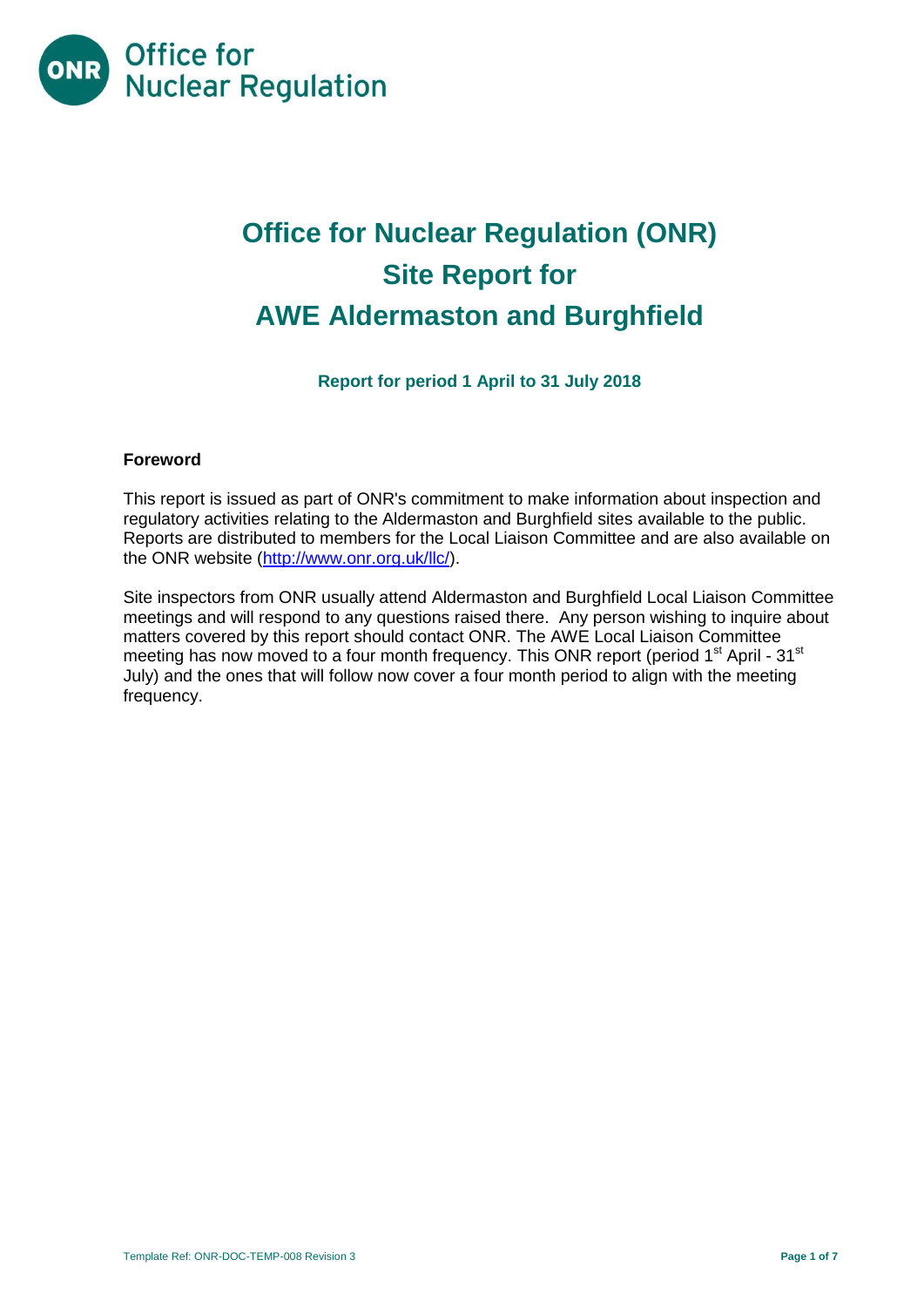# **TABLE OF CONTENTS**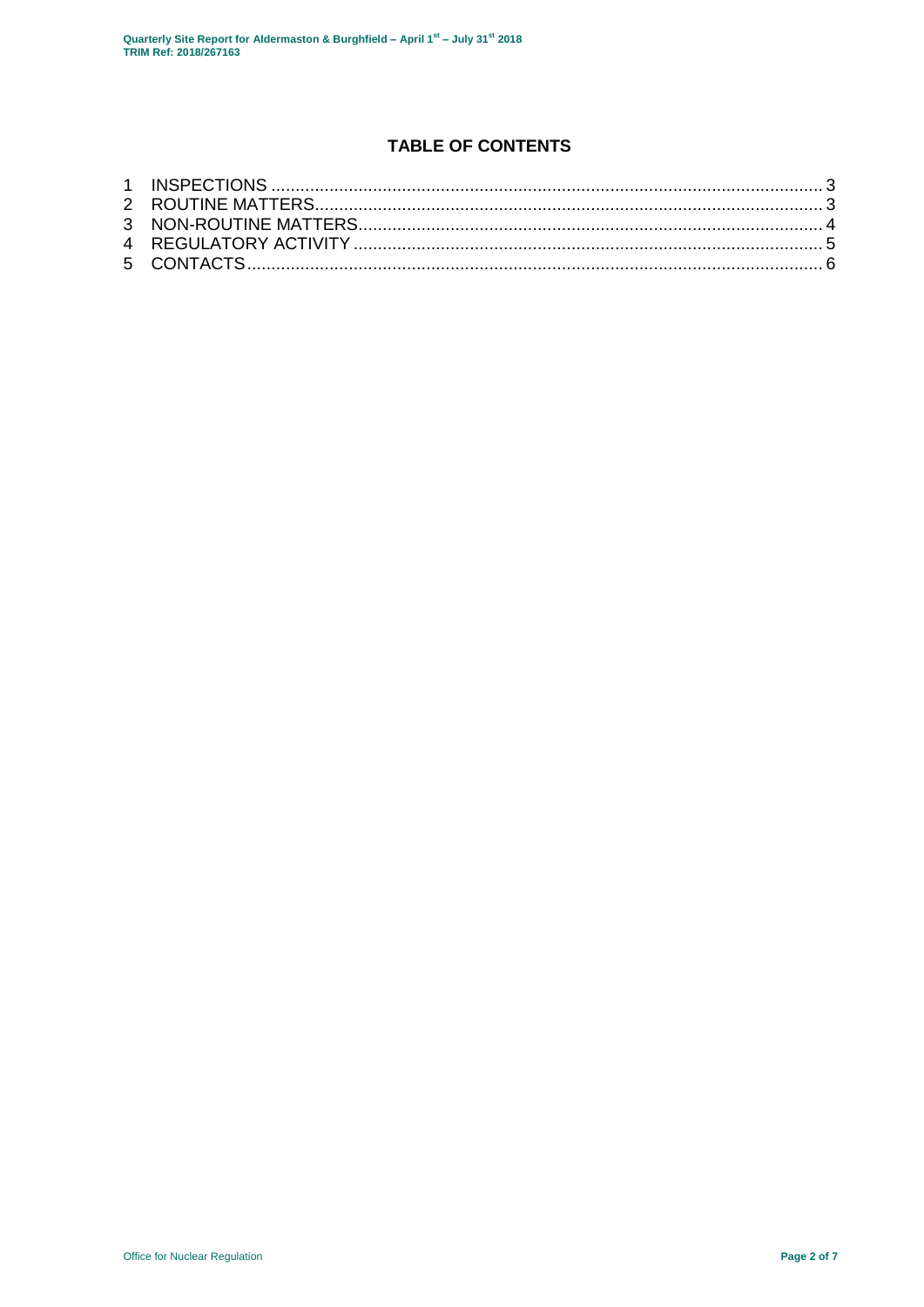# <span id="page-2-0"></span>**1 INSPECTIONS**

#### **1.1 Dates of inspection**

ONR inspectors carried out inspections on the following dates during the period:

- April 4-6, 10-13, 25,30
- May, 1-2, 14-17, 22-24, 30
- June 12-14, 27-28
- July 5, 9-12

#### <span id="page-2-1"></span>**2 ROUTINE MATTERS**

#### **2.1 Inspections at Aldermaston and Burghfield**

Inspections are undertaken as part of the process for monitoring compliance with:

- the conditions attached by ONR to the nuclear site licence granted under the Nuclear Installations Act 1965 (NIA65) (as amended);
- the Energy Act 2013;
- the Health and Safety at Work Act 1974 (HSWA74); and
- regulations made under HSWA74, for example the Ionising Radiations Regulations 1999 (IRR99) and the Management of Health and Safety at Work Regulations 1999 (MHSWR99).

The inspections entail monitoring licensee's actions on the site in relation to incidents, operations, maintenance, projects, modifications, safety case changes and any other matters that may affect safety. The licensee is required to make and implement adequate arrangements under 36 conditions attached to the licence in order to ensure legal compliance. Inspectors seek to judge both the adequacy of these arrangements and their implementation.

In this period, routine inspections at Aldermaston and Burghfield covered the following Licence conditions (LC):

- LC10 Training
- LC11 Emergency arrangements
- LC15 Periodic review
- LC22 Modification or experiment on existing plant
- LC23 Operating rules
- LC24 Operating instructions
- LC27 Safety mechanisms, devices and circuits
- LC28 Examination, inspection, maintenance and testing
- LC34 Leakage and escape of radioactive material and radioactive waste

Also inspected:

- Convention Health and Safety Inspection covering Cooling Towers
- DSEAR (Dangerous Substances and Explosive Atmospheres Regulations)

ONR judged the arrangements made and implemented by AWE in response to safety requirements to be adequate in the majority of areas inspected.

Where improvements are considered necessary following inspections, ONR may consider whether regulatory enforcement action is appropriate to ensure that remedial actions are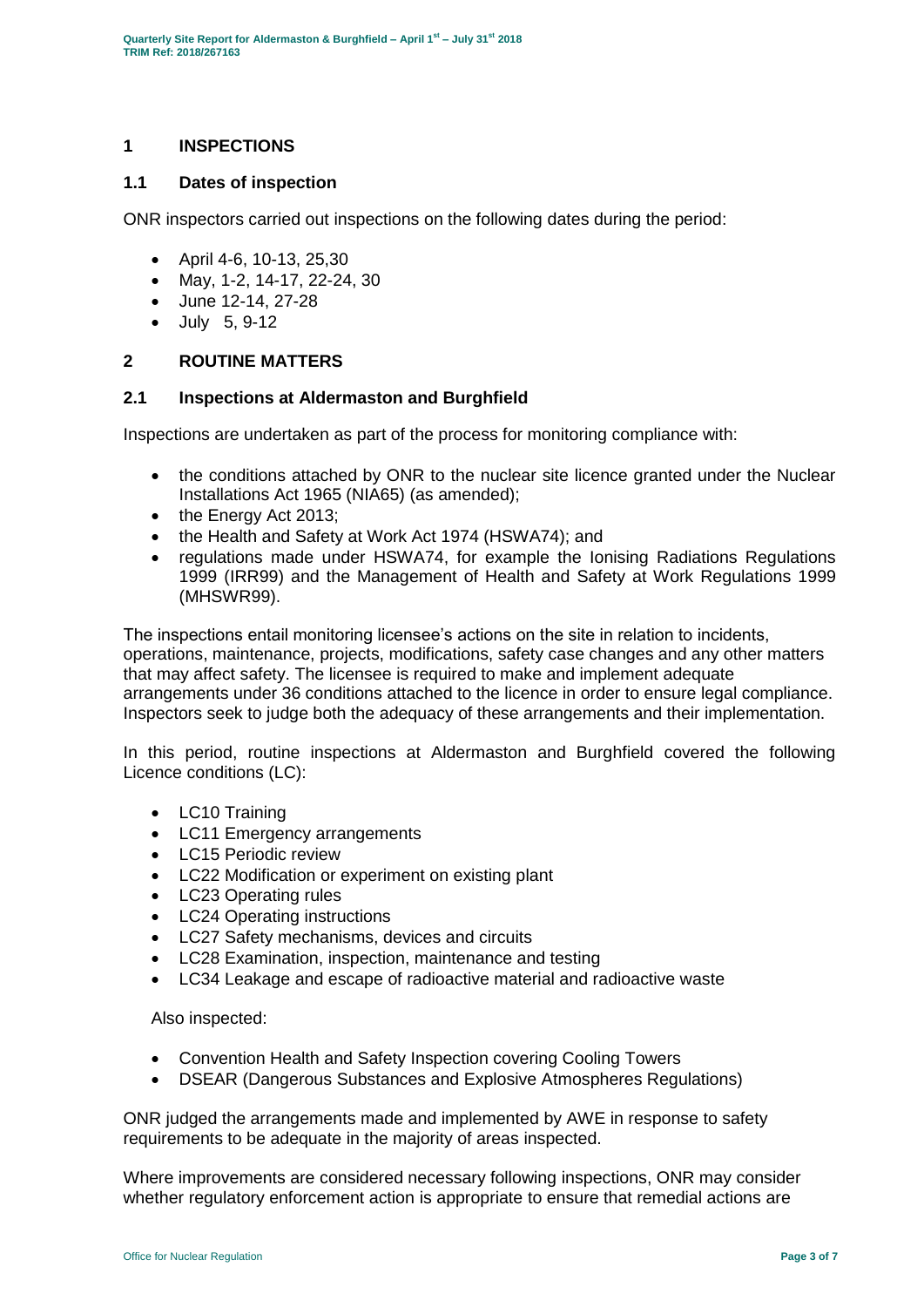taken in reasonably practicable timescales. ONR raised one regulatory issue relating to LC27. This was due to weaknesses in interlock arrangements for cargo door movements at the Burghfield site. A regulatory issue has been raised and AWE are responding to this directly and via their PRS2 (Periodic Review of Safety) closeout work for Burghfield.

# **2.2 Other work**

AWE continues to progress work to close out its shortfall findings from the Burghfield Periodic Review of Safety (PRS2). Following our assessment of the licensee's periodic review of safety we have only been able to support a limited period of operations at Burghfield Assembly Technology Centre. To enable ONR to support operations in the longer term AWE will, in accordance with their LC15 arrangements, need to close out PRS2 shortfalls and produce a PRS2 closeout report which includes a demonstration that risks have been reduced so far as is reasonably practicable. This report will be subject to ONR technical review, and ONR is working closely with AWE to gain assurance that the programme of work is progressing in a timely manner.

AWE provided an adequate demonstration of its on-site LC11 emergency arrangements in the annual Burghfield Level 1 emergency exercise during June. Some strong performances were observed by ONR including well demonstrated Command and Control, especially at the Burghfield Command Post. Opportunities for improvement were also identified; however these were minor in nature and did not detract from an overall adequate rating. Learning from the 2017 Level 1 demonstration exercise had clearly been implemented, and this was also recognised by ONR.

ONR continues to engage with AWE's Structured Improvement Programme (SIP). If successfully implemented and delivered the SIP should help AWE demonstrate that it is ready to move from enhanced to normal regulatory attention during 2020. AWE has now completed the planning part of this work and is now implementing work across four work streams. ONR will continue monitor this extensive programme of work.

# <span id="page-3-0"></span>**3 NON-ROUTINE MATTERS**

Licensees are required to have arrangements to respond to non-routine matters and events. ONR inspectors judge the adequacy of the licensee's response, including actions taken to implement any necessary improvements.

ONR has notified the AWE of its intention to prosecute the company for offences under Section 2 (1)<sup>\*</sup> of the Health and Safety at Work etc. Act (1974). The charge relates to an electrical incident on 27 June 2017 which resulted in injury to an AWE employee. The incident was a conventional health and safety matter and the ONR is satisfied that there was no radiological risk to workers or the public. The decision to prosecute follows an investigation into the incident by the ONR, the UK's independent nuclear safety regulator.

For legal reasons ONR is unable to comment further on the details of the case which is now the subject of active court proceedings.

\* Section 2 (1) 'General duties of employers to their employees' of the Health and Safety at Work etc. Act (1974) reads: 'It shall be the duty of every employer to ensure, so far as is reasonably practicable, the health, safety and welfare at work of all his employees.'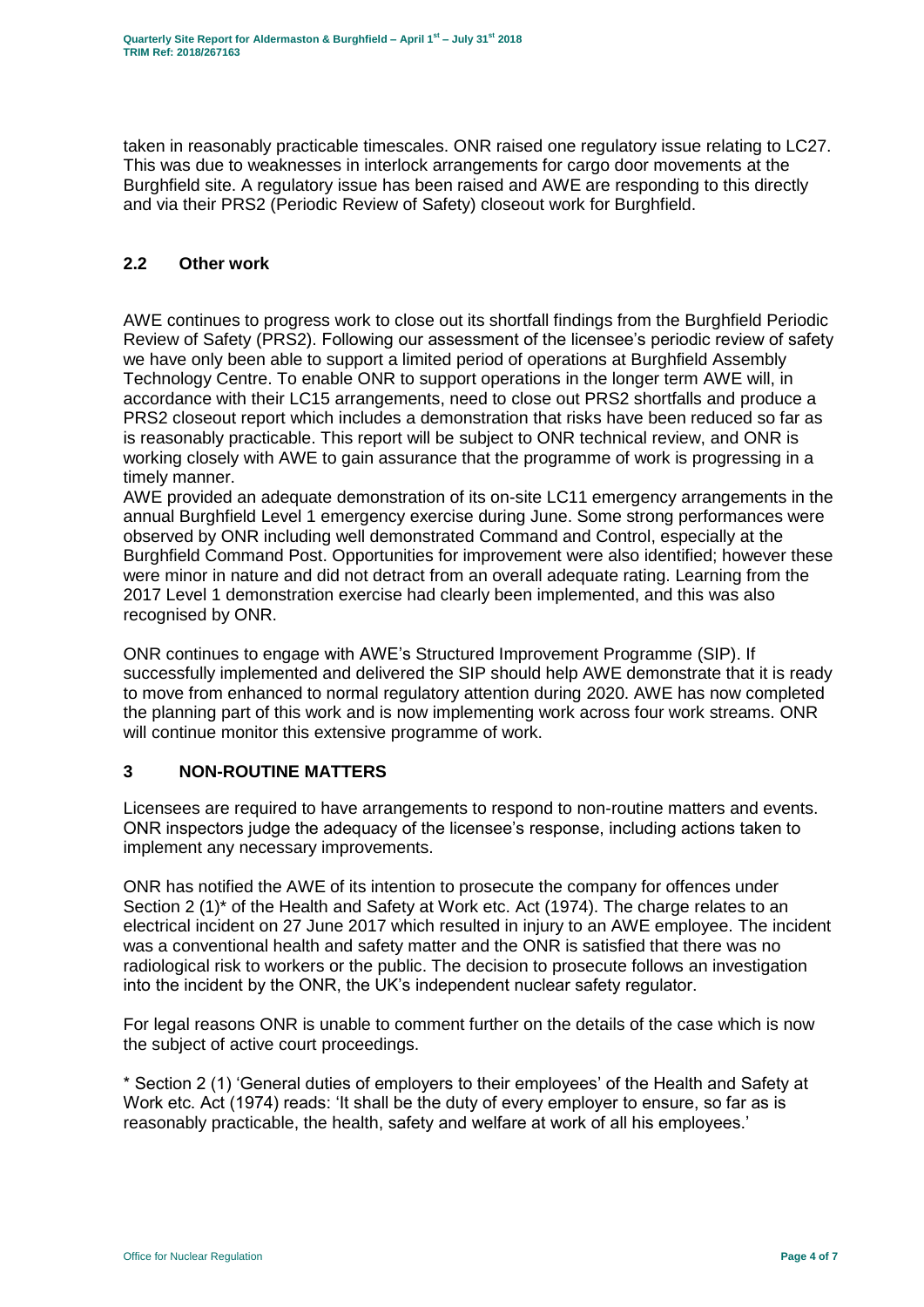# <span id="page-4-0"></span>**4 REGULATORY ACTIVITY**

ONR inspectors may issue formal documents to ensure compliance with regulatory requirements. Under nuclear site Licence conditions, ONR issues regulatory documents, which either permit an activity or require some form of action to be taken; these are usually collectively termed 'licence instruments' (LIs), but can take other forms. In addition, inspectors may issue enforcement notices to secure improvements to safety.

During the period no Licence Instruments were issued.

ONR has sent an Enforcement Letter to AWE requesting information on the management of ageing High Efficiency Particulate Air (HEPA) filters at both sites. AWE provided an acknowledgement to the letter in May and will provide a more detailed response by the end of September 2018.

#### **News from ONR**

# **Stakeholder Engagement**

- On 9 May we held our ONR annual Industry Conference, with the theme 'Public Safety – everyone's responsibility.' Delegates from more than 45 different organisations attended, and we were delighted that Richard Harrington, Parliamentary under Secretary of State, Minister for Business and Industry, was able to join us to deliver a keynote speech. The conference provided us with an opportunity to engage directly with senior representatives from across industry and government on a number of topical and strategic issues affecting the sector.
- As part of our continued stakeholder engagement work, we welcomed finance professionals from a number of nuclear site licensees and dutyholders to seminars in London and Birmingham in June. Led by our Finance Director, Sarah High, we hosted the seminars to provide the industry with a better understanding of our charging methodology, the principles we apply, and how the charging process works. To accompany the seminars we have also published a new booklet – [How we charge for](http://www.onr.org.uk/documents/2018/how-we-charge-for-nuclear-regulation.pdf)  [Nuclear Regulation](http://www.onr.org.uk/documents/2018/how-we-charge-for-nuclear-regulation.pdf) – which is available on our [website.](http://www.onr.org.uk/documents/2018/how-we-charge-for-nuclear-regulation.pdf)
- The next ONR/NGO engagement forum will take place on 11 October in London. This is a forum to discuss strategic, cross-cutting regulatory matters. Site specific matters are normally addressed via Site Stakeholder Groups. We are always keen to engage with a range of stakeholders and groups on nuclear safety and security issues, so if you do represent a nuclear-interest Non-Governmental Organisation, and are not already involved through our forum or via a Site Stakeholder Group, then please get in touch with the ONR Communications team for further details, via [contact@onr.gov.uk](mailto:contact@onr.gov.uk)

#### **Regulatory News**

 A delegation from ONR, led by Chief Nuclear Inspector Mark Foy, supported the UK's contribution to the 6th Joint Convention review meeting in Vienna. Bringing together 78 countries from around the world, the Joint Convention on the Safety of Spent Fuel Management and the Safety of Radioactive Waste Management is the world's leading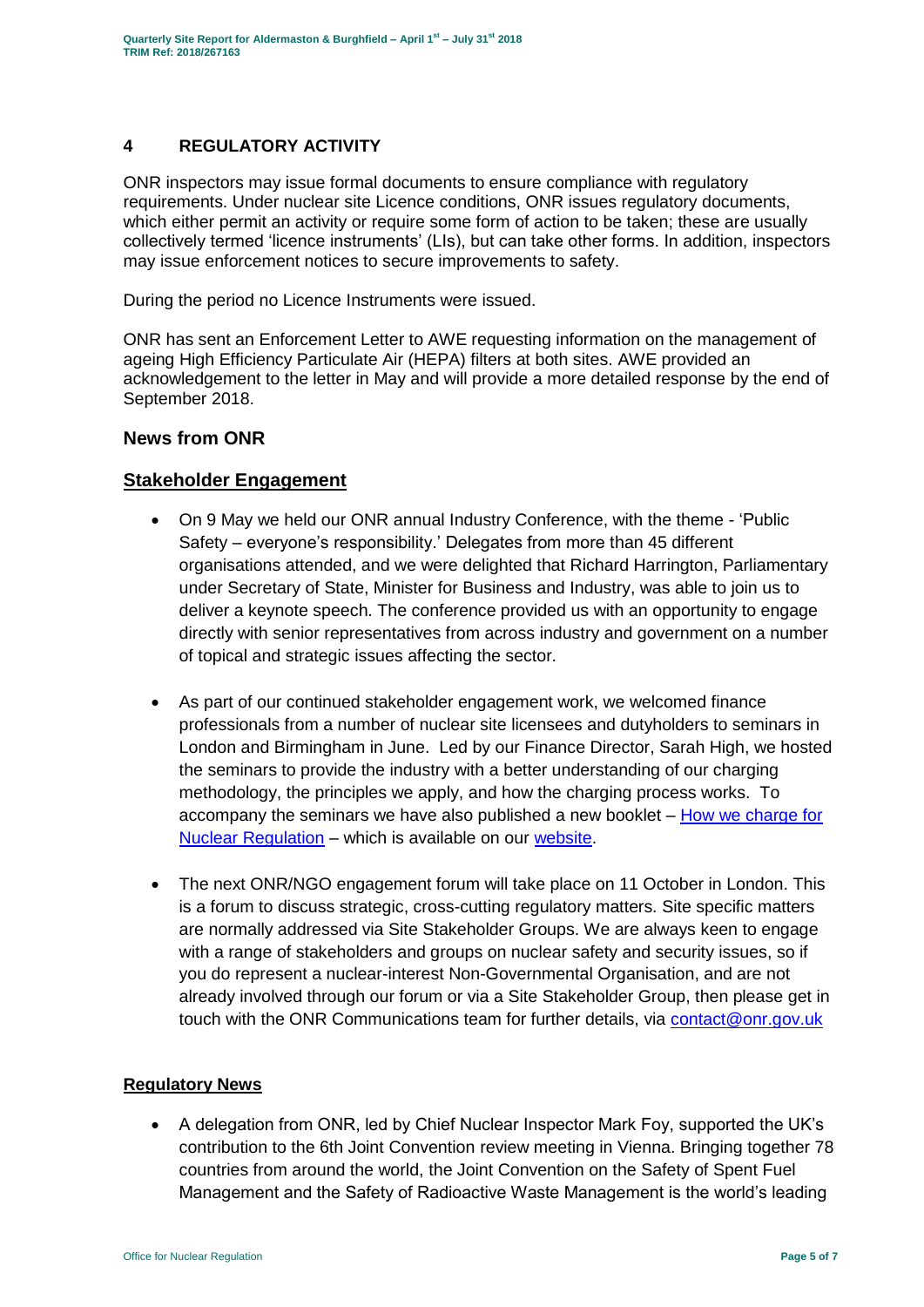international forum for ensuring society and the environment are protected from hazards arising from spent fuel and radioactive waste. Further details can be found on the [IAEA website.](https://www.iaea.org/events/sixth-review-meeting-of-the-contracting-parties-to-the-joint-convention-on-the-safety-of-spent-fuel-management-and-on-the-safety-of-radioactive-waste-management-joint-convention)

- In August Mark Foy, will host a webinar on the outcome of the UK report to the joint convention. Further details on how to sign up for the webinar will be advertised on our website and social media channels over the coming weeks.
- We have notified Sellafield Ltd of our intention to prosecute the company for offences under Section 2 (1) of the Health and Safety at Work etc. Act (1974). The charge relates to an incident on 5 February, 2017, at a facility which handles special nuclear materials, which resulted in personal contamination to a Sellafield Ltd employee. The decision to prosecute follows an ONR investigation into the incident
- In May we awarded the contract for delivery of the UK Nuclear Safeguards Information Management and Reporting System (SIMRS) to Axis 12 Ltd. The IT system is necessary for us to establish a domestic safeguards regime after the UK's withdrawal from the Euratom Treaty. The government has now launched the consultation on Nuclear Safeguards Regulation, further details can be found on our [website.](http://news.onr.org.uk/2018/07/government-consults-on-nuclear-safeguards-regulations/)

# **Corporate News**

- In May we published a self-assessment exercise to update on how well our activity currently aligns with the Regulators' Code, which came into effect in April 2014 to provide a framework for how regulators should engage with those they regulate. The full report is available on our [website.](http://www.onr.org.uk/regulators-code.htm)
- In June we published our Annual Report and Accounts highlighting the extent of our regulatory activities. During the 17/18 year over 1,000 inspections were carried out across 36 licensed sites and transport dutyholders, ensuring the required standards of safety and security were met to protect the public and workers. The full report is available on our [website.](http://news.onr.org.uk/2018/06/annual-report-and-accounts-published/)
- In July we published our second [gender pay report.](http://news.onr.org.uk/2018/07/onr-publishes-second-gender-pay-report/) The organisation-wide results show that ONR has a mean gender pay gap of 35.2%, which is wider than last year, although it is broadly similar to the rest of the UK nuclear industry and anticipated given our workforce profile, and that of the industries from which we have historically recruited. ONR is committed to addressing this issue and continues to focus on improving diversity and inclusion.
- Our Chief Executive, Adriènne Kelbie, has agreed a three-year contract extension, taking her term of employment to January 2022.

# <span id="page-5-0"></span>**5 CONTACTS**